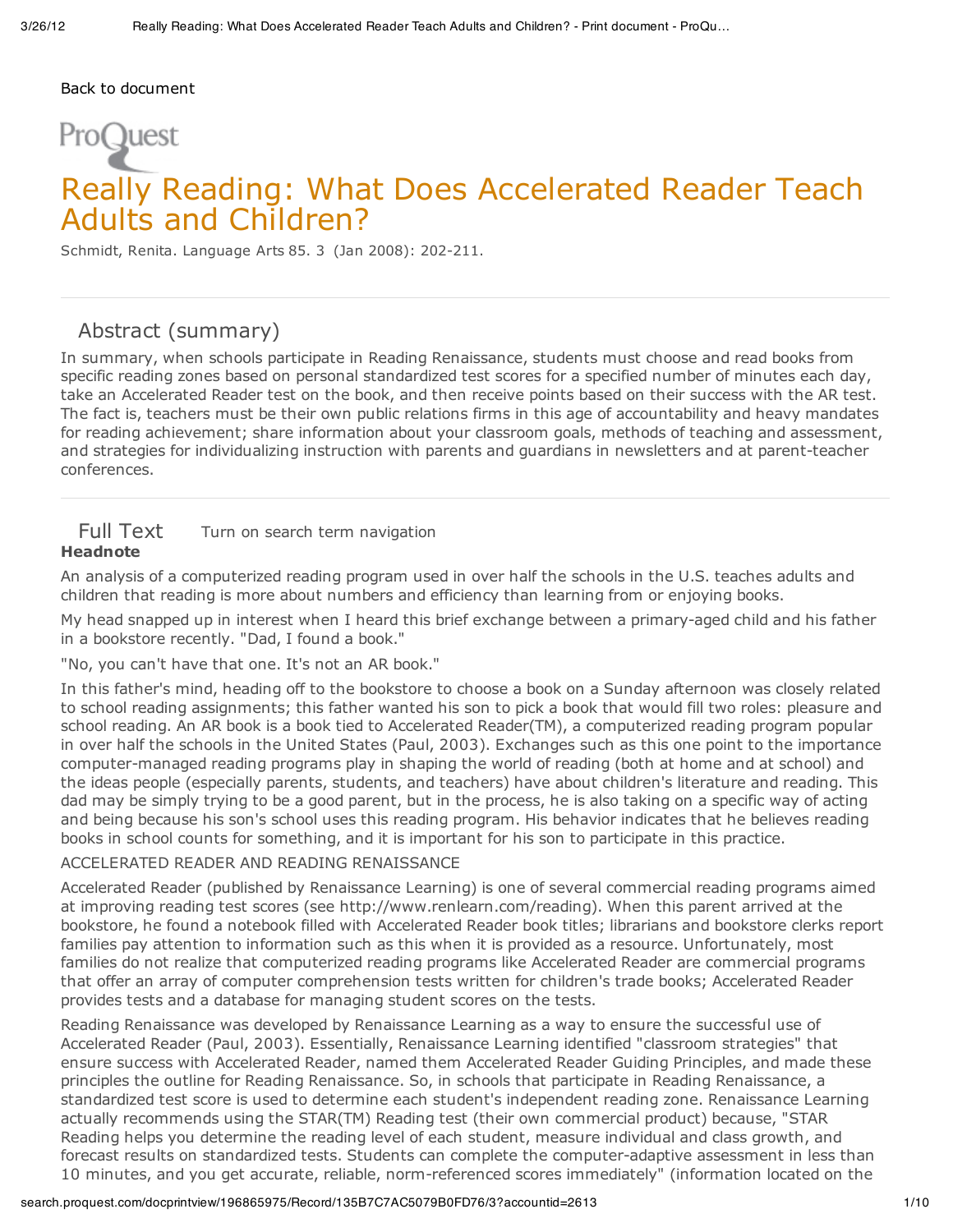Renaissance Learning website). Based upon the STAR(TM) score, students are then required to read titles from their independent reading level or "zone" for a specific number of minutes (20-60) each school day. After reading, students take AR tests and are rewarded with book points. These points may be compiled and used to purchase awards, toys, snacks, stickers, or other motivational rewards deemed suitable by individual schools. Teachers "monitor" or watch student performance and teach skills that will "enhance reading" based on observations and review of diagnostic reports provided by the software.

Until recently, AR sold reading comprehension tests compiled on floppy disks or CDs. Schools could request specific tests or buy pre-made compilations of tests. Librarians typically purchased tests for schools, but teachers also ordered specific test disks as regular classroom resources, similar to textbooks or consumable workbooks. Today, AR has created the Accelerated Reader Enterprise package, charging schools different fees depending on the AR version already in use. According to the website, schools that already own a "desktop version of AR" are charged one flat fee for access (\$599 in 2007; see http://www.renlearn.com/ar/Ordering Information/); schools that own a "Renaissance version" are charged no additional fee, but all schools are charged "an annual student fee of \$1000 for 250 students or \$4 a student" to access "Accelerated Reader Software," (more than 100,000 AR quizzes), "9 hours of Web-based Professional Development," and other support materials listed as professional development or technical support systems.

In summary, when schools participate in Reading Renaissance, students must choose and read books from specific reading zones based on personal standardized test scores for a specified number of minutes each day, take an Accelerated Reader test on the book, and then receive points based on their success with the AR test. This is a very specific way of participating in the act of reading-a way not necessarily related to reading for enjoyment or learning, but rather reading more as "job," where completion earns a specific reward.

#### SETTING THE CONTEXT

As a fourth-grade teacher in a rural public school, I used Accelerated Reader (AR) and Reading Renaissance (RR) for reading instruction. In fact, I was initially part of a school adoption team recommending these materials for schoolwide use. Our team believed AR would give children more opportunities to read and help build a lifelong love of reading-practices supported by best practices in literacy research (Cunningham & Ailington, 2003; Fielding & Pearson, 1994; Gambrell, Morrow, Neuman, & Pressley, 1999). We were committed to offering children lots of time for reading during the school day, providing a plethora of good reading materials in our school and classroom libraries, and creating a risk-free environment for reading. We also believed computers would give students additional motivation for reading and believed the diagnostic reports provided by the AR management software would be helpful in assessing students and interpreting reading information with families.

As we began to use AR and RR, however, I started to question its effectiveness with my students. I wondered what else, if anything, my students were learning when they read from a limited selection of books and took multiple-choice comprehension tests made up of only basic, literal questions. In this article, I consider lifelong love of reading, social learning, management, and motivation as important facets in learning to read, and I discuss ways AR shapes ideologies about those elements in students, teachers, and parents.

#### THINKING BACK

Reflecting on past teaching practices helps practitioners clarify actions and engage in praxis (Freire, 1970), so, in selecting sites for more systematic reflection (Glesne, 1999; Merriam, 1998) on teaching practices involving AR, I chose my former school setting and another similar rural school setting in the Midwest. Since I had been a teacher at one of the schools, I was privy to the ways AR worked there; I used as data the interest surveys completed by students and parents in conjunction with my many observational notes from time spent teaching with AR. At the other school site, I interviewed teachers about how the program was adopted and how it worked at the school. These experiences allowed me both emic (insider) and etic (outsider) views (Merriam, 1998) of the AR program in two different yet similar elementary schools.

I was also interested in the language people used in speaking about children's books and reading, so I used critical discourse analysis (Fairclough, 1989; Gee, 1996, 2006) in the study. While doing my analysis, I considered my own sociocultural beliefs about reading, reading materials, and reading instruction (Apple, 1991; Calkins, 2001; Cunningham & Allington, 2003; Pearson & Stephens, 1994; Shannon, 1994; Smith, 2004). I also examined how power relations and political views were embedded in what interested stakeholders said about school reading activities and children's literature (Allington, 2002; Cunningham, 2005; Edmondson & Shannon, 2002; Jordan, 2005; Shannon, 2001; Taylor, 1998).

Gee's (2006) ideas about cultural or discourse models involving ways of acting, thinking, believing, and speaking about reading were important as I reflected on AR. I was also interested in how the students and teachers in this district had internalized patterns of Discourse (Gee suggested "Capital D" Discourse for all the ways people enact different identities in the world) and constructed identities of themselves as good readers.

Cultural models are taken-for-granted assumptions about what is normal or typical in the world (Gee, 1999;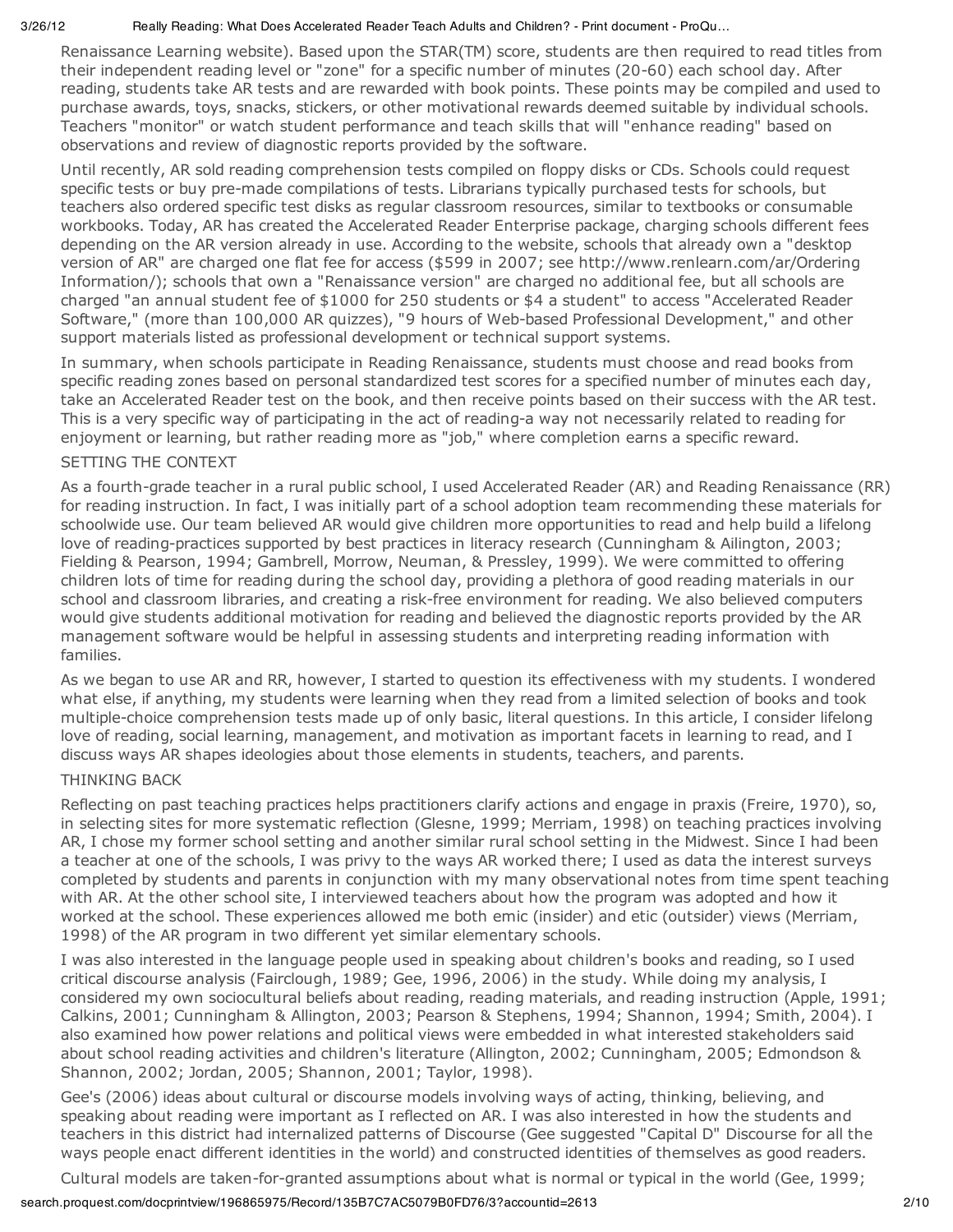2006). Upon entering my former elementary school, I found most classroom desks arranged in rows, bells that announced the beginning and ending of classes and recess, and teachers following (for the most part) a transmission model of teaching (Freire, 1970). The transmission model fits the constructed cultural model of what school is for many U.S. residents because that's how most of them were taught. Oftentimes with this model, teachers enact "a banking concept of education," where the teacher stands in front of the room and fills the children with knowledge, like money in a bank (p. 53).

THINKING BACK

#### A Lifelong Love of Reading

I began my reflective journey by thinking back to the adoption committee's original goal: building a lifelong love of reading. We were searching for ways to involve and engage our students in reading and believed AR would help us do just that. We wanted children to spend more time reading and find both joy and knowledge in what they were doing. Indeed, we were persuaded by the advertisement on the AR homepage stating that AR would, "Turn every student into a successful and lifelong reader!"

As I used and observed the program over the course of seven years, I realized the kind of reading celebrated with AR was very different from the cultural or discourse model that I valued. Instead of thinking of a good reader as a learner who found both pleasure and knowledge in reading, good readers were students who read a lot of books, frequently scored above 80% on AR tests, and accumulated a lot of AR points. The emphasis on numbers and efficiency through test scores and point totals encouraged a positivist and more behaviorist way of reading.

As my concerns gradually increased, I returned to anecdotal notes I took as a classroom teacher and recalled the following two incidents happening within weeks of one another.

Becky had a dreamy look on her face the day she approached me hugging her copy o/Roll of Thunder, Hear My Cry. "I finished it, Mrs. Schmidt," she said. "I'm ready to take the test, but I wish it wasn 't over. I loved this book!" The test consisted of 20 literal multiple-choice comprehension questions, and she answered them all correctly. She chose another book in the library, but just could not get started reading it. She needed more time to think about Roll of Thunder.

#### And then another reader,

"Do you like snakes? This is a King Cobra!" Kurt smiled broadly, pushing the book in front of my eyes as he waited to take an AR test. I recoiled and he giggled. "Did you know they make nests for their babies and they like to eat mice?" The test consisted of five literal multiple-choice comprehension questions, and Kurt answered two correctly. His body slumped as the score came across the screen of the computer, but he recovered quickly and ran off to the library to check out another book. This time the topic was dolphins.

Becky was a voracious and self-motivated reader who did not need basic teacher instruction or encouragement to read, but she sometimes chose difficult texts that contained complicated issues like the racism and prejudice addressed in Roll of Thunder, Hear My Cry (Taylor, 1976). She needed the help of someone who was a head taller than her (Vygotsky's [1978] term for a more experienced person) to talk about issues she did not understand. For Kurt, reading was more difficult; he attended Title I remedial reading classes and needed closer teacher attention to ensure his basic success in reading. Scoring 40% on any test typically indicates failure; in this particular case, it actually meant reading this book did not count for Kurt because he had not passed the AR test. Yet, Kurt's impromptu and enthusiastic discussion with me seemed to signal engagement with the text and at least some understanding of cobras. Even though these children represented two very different kinds of readers in my classroom, it was easy to see AR was not building a lifelong love of reading in either one of them. Instead, Becky and Kurt were learning to consume books quickly and move on to another after answering questions either successfully or unsuccessfully.

#### Social Learning

Every child comes to school with a unique knowledge base, and good teachers try to help expand it (Ruddell, 1995). Learning from one another is one way to extend individual thinking, but working with others was not encouraged by AR. Becky, for instance, would have benefited from time spent revisiting, rereading, and questioning parts of Roll of Thunder to deepen her understanding of what was happening in this historical story. Kurt also would likely have learned even more from his snake book if he had had the opportunity to share his knowledge with other students and hear their ideas-qualities of reading based on Vygotsky's (1978) thinking about social learning and development. Reading Renaissance actually used Vygotsky's ideas to discuss the zone of proximal development (ZPD) in their own descriptions of the program, but it is important to carefully examine how they explain ZPD. In RR, students are to read independently for a specified period of time daily. Student reading levels are determined through standardized test scores and a chart provided by Renaissance Learning, Inc. that places students in the zone of proximal development. That zone is described in company literature as an efficient and automatic reading place for students. In the RR interpretation of these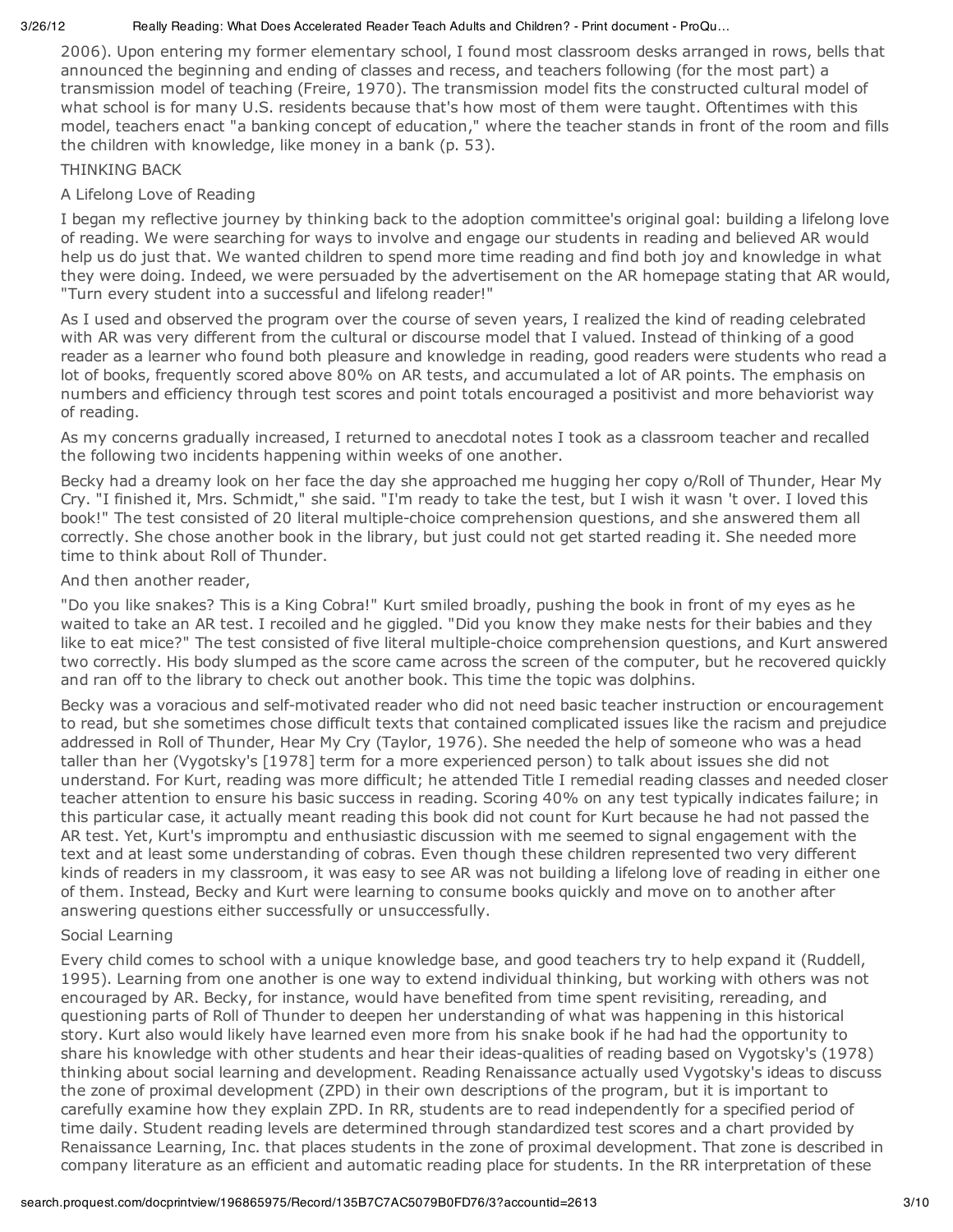zones, point goals are set for each week based on that ZPD. Students are informed of their individual reading zones and the number of points that are expected for each week; they are also encouraged to keep individual reading logs, monitored daily by the teacher, in which they record titles, authors, dates, and reading levels of books. (See http://www.renlearn.com/goalsettingchart.pdf for the actual chart used by RR.)

Vygotsky (1978), however, valued language in the development of the mind, and believed children learn from interacting socially and inventing their own ways of saying things. He saw the zone of proximal development as an area of learning in which children are receiving "support and assistance from experts and more capable peers" on tasks that would be too difficult for them to accomplish on their own; he defined the zone as "those functions that have not yet matured but are in the process of maturation, functions that will mature tomorrow but are currently in an embryonic state" (p. 86). Vygotsky believed interaction with a more knowledgeable other helps learners acquire higher psychological functions intellectually. However, students placed in RR's "zone of proximal development" read books independently and receive guidance only in determining book selection. So while the ZPD according to Vygotsky might be considered the instructional level of the child, RR's zone of proximal development is the independent reading level, because it determines the appropriate reading level children will use to successfully negotiate books alone during independent reading time. AR test results are examples of completed learning, not the generative knowledge about mental capacity that Vygotsky referred to in his zone of proximal development. For Becky and Kurt, the opportunity to read the book with other students and talk about it with a more knowledgeable adult would have have resulted in experiences that more closely fit Vygotsky's ideas about the zone of proximal development.

#### Management

Just as limiting talk after reading shaped the learning of students during class reading time, it may also have been related to behavior management. During observations in both school sites, I noticed when children returned to classrooms after lunch, recess, or specials, teachers asked them to take out their "AR books" and read for a few moments. This worked in several ways. Teachers had time to organize materials for the next work period, children quieted down as they read, and their "docile bodies" became ready for school work time (Boldt, 2001; Foucault, 1978). Reading Renaissance had become an important part of how children were socialized into doing the quiet work of school. In other words, reading was meant to quiet children as a way to manage behavior, not to further knowledge or pleasure.

One librarian told me she thought AR was the "way for teachers to tell if students were really reading." As she more fully explained to me, "teachers didn't have time to read a lot of books," and AR helped them make sure children understood or comprehended the reading. Her comments were similar to the words Renaissance Learning used on their Web pages and in their promotional literature.

The ways books in the library were marked (Irvine & Gal, 2000) and sorted was also behaviorist in nature. To help students explore both the library and classroom book collections more quickly and easily, AR books were marked with reading levels and housed in a particular section of the library. Not only did this seem to make students more efficient with time during checkout, but it also privileged AR books as more desirable than non-AR books in both school and classroom libraries. NonAR books remained unmarked and became almost invisible to children who entered the library in search of new books to read, for students had an AR quota to fill and needed an AR book to fill it.

The AR quota shaped teachers' decisions as well. Because children did not receive credit for reading books that were not AR books, teachers did not assign or use them as frequently. Unmarked books were undesirable until the school librarian either purchased the AR test or a teacher created a test. Current books (often awardwinning books such as the Caldecott and Newbery Award titles) were typically found on the non-AR shelves until tests were purchased. The money spent by school districts to keep the AR management software up-todate was typically money that might otherwise have been spent for enriching library collections.

#### Motivation

One major component of AR is motivation; in using this component, some schools allow students to purchase items with AR points at a school store. Neither of the schools I visited used this overt motivational component of AR; however, it was clear that teachers on both faculties were unaware of the subtle connections between reading and the extrinsic motivation within the AR program itself. Teachers believed the use of the extrinsic motivators in the program were eliminated when they did not award children with toys or candy, but no one considered the idea that the bright screen colors and the strong appeal of using computers were, in fact, extrinsic motivators. Kohn (1996) referred to the Accelerated Reader software as a gameshow style computer program, and that is a reward in and of itself. In addition, children still received points for the books they were reading, a system that certainly acted as an extrinsic motivator for students. Ultimately, these rewards should be considered punitive because they try to manipulate behavior-not that different from the prizes that were so adamantly opposed.

When I asked teachers in the study if AR encouraged reading, several told me AR especially motivated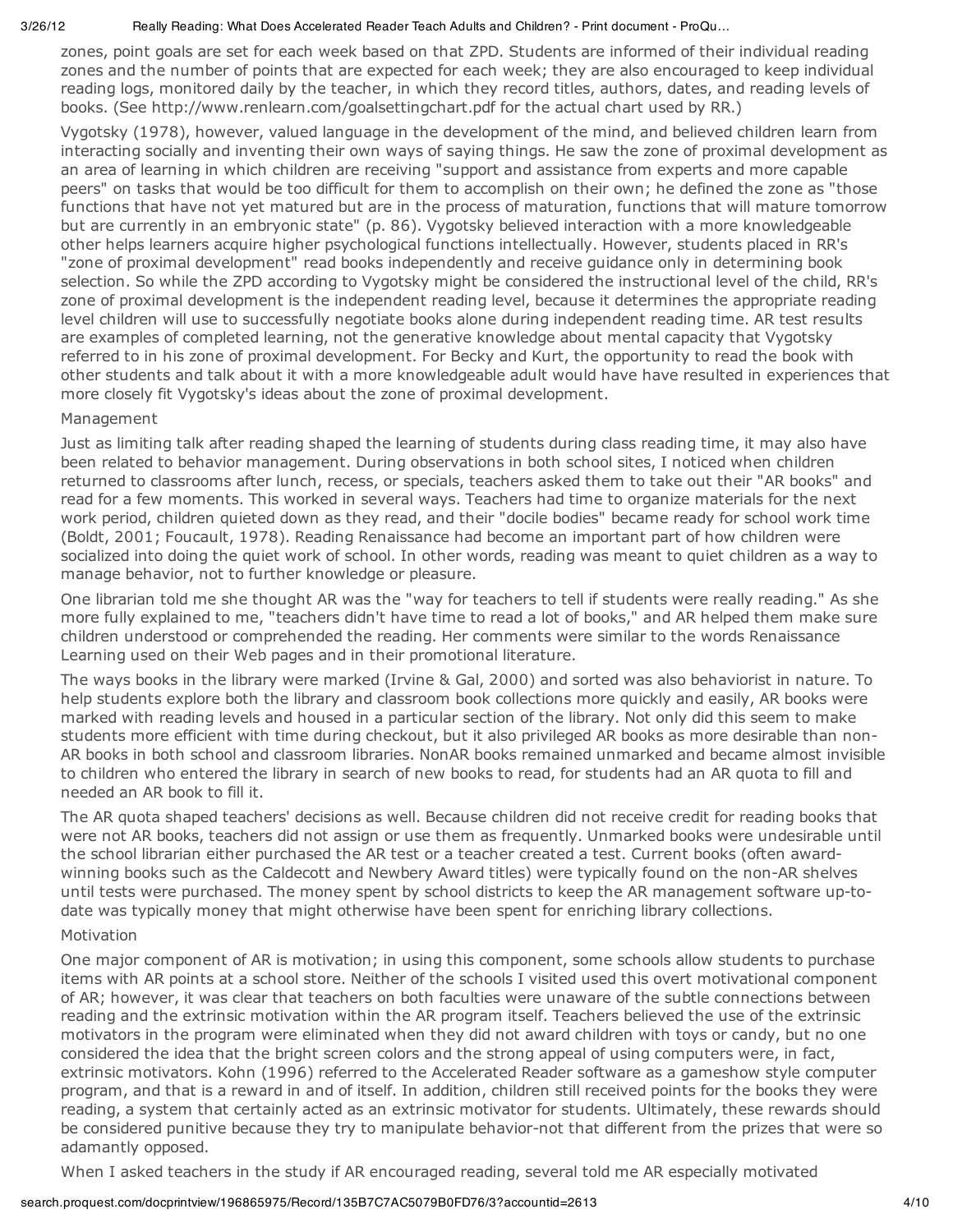struggling readers. Cunningham (2005), however, challenged Accelerated Reader as a motivator for struggling readers, suggesting instead that read-alouds, classroom libraries with diverse genres, and teachers who monitor and encourage children through instruction are more effective motivators than AR's game-show format and points-to-prizes rewards. Building a lifelong love of reading requires intrinsic motivation, as Cunningham suggests, rather than AR's extrinsic motivation.

Reading in this study's RR classrooms was more like a competition than an academic subject or discipline. Children were very aware of who was reading what books and at what level. Different reading levels and the number of accumulated points created a way for students to identify the good readers in every classroom. Picturebooks were only worth .5 points because their length and level of difficulty diminished their value according to the readability formula, but novels like Charlotte's Web (White, 1952) or The secret Garden (Burnett, 1911) were worth 20-30 points. Students began to understand that the better readers were those who were reading books worth more points.

At one point when I was teaching, I assigned the book Dakota Dugout (Turner, 1985) as reading for a social studies unit. When a student asked me if he had to take the AR test because the book was below his reading level, I became concerned. Although the student admitted enjoying the book and learning new information from it, he did not want the average reading level of Dakota Dugout to decrease the reading level on his monthly AR diagnostic report. School reading had become so number-driven to him that his purpose for reading was not to learn something new or enjoy a book; his purpose was to amass points and increase the numerical value of his reading level.

Returning to texts for repeated readings had also become a luxury. Children did not want to reread books they had already read independently because they could not retake the test once it had been taken. If they reread a book related to a science or social studies theme, it would not count towards the total AR points for the week since the book had been previously read. These books became undesirable.

Reading books and answering literal comprehension questions about them is one way to determine if children comprehend what they read, and evaluating reading comprehension in this way is important in an NCLB world that measures student reading achievement with standardized test scores. The AR website claims that Renaissance progress-monitoring assessments (like AR and RR) are supported by a vast body of scientific research and meet the requirements of No Child Left Behind. However, much of this research has been financially supported by Renaissance Learning (the parent company of AR and RR) or conducted by researchers affiliated with the company. (A list of the current board of directors is located at the Renaissance Learning website.) For example, Accelerated Reader was developed and made available to schools by Judith and Terrance Paul in 1986. Since that time, Terrance Paul has been involved in a variety of research projects related to the study of AR and the development of RR (Paul, 2003). Paul and his wife, Judith, own 75% of the stock in Renaissance Learning, and he is the President and CEO of the company. This information, combined with his position as co-founder of the program, raises questions about his research.

A more in-depth review of the literature about Accelerated Reader indicated a mixed bag of results. Librarians often approve AR because circulation figures boom with the initiation of programs like these (Kirschenman, 1999). Some research found Accelerated Reader to be a potentially useful tool for increasing quantity and quality of reading practice for student reading achievement and praised the high level of teacher training and support that AR provided (Goodman, 1999; Topping, 1999). Other studies did not find a significant increase in reading comprehension scores with students who used AR (Mathis, 1996; Pavonetti, Brimmer & Cipielewski, 2003). Pavonetti, Brimmer and Cipielewski noted that although AR encouraged students to read more books and therefore increased reading achievement, middle school students who had used AR in sixth grade scored lower on reading achievement tests than students who had not.

A recent study by Mallette, Henk, & Melnick (2004) suggested that AR positively influenced attitudes toward academic reading but not recreational reading, a factor often associated with increased levels of reading achievement (Anderson, Wilson, Fielding, 1988; Taylor, Fry, & Maruyama, 1990). Findings from the study also suggested that AR may actually contribute to lowering the affective orientations of low-achieving males since the public nature of student performance in AR and its focus on social comparative information could be detrimental to those who do not have high perceptions of themselves as readers. Motivating low-achieving males is one reason many districts purchase AR.

Krashen (2003) extensively reviewed experimental research on reading management programs to study four aspects of AR: access to books, time devoted to reading, tests, and rewards. Although Krashen's review suggested that AR allowed access to books and more time for reading, he also noted that teachers do not need to use AR to provide children with more books or more time to read. He found no evidence that supported the idea that quizzes and prizes have a favorable and lasting effect on how much children read or how well they read. He also noted that research typically supports the thinking that Accelerated Reader could likely have the opposite effect on a student's reading achievement and motivation to read.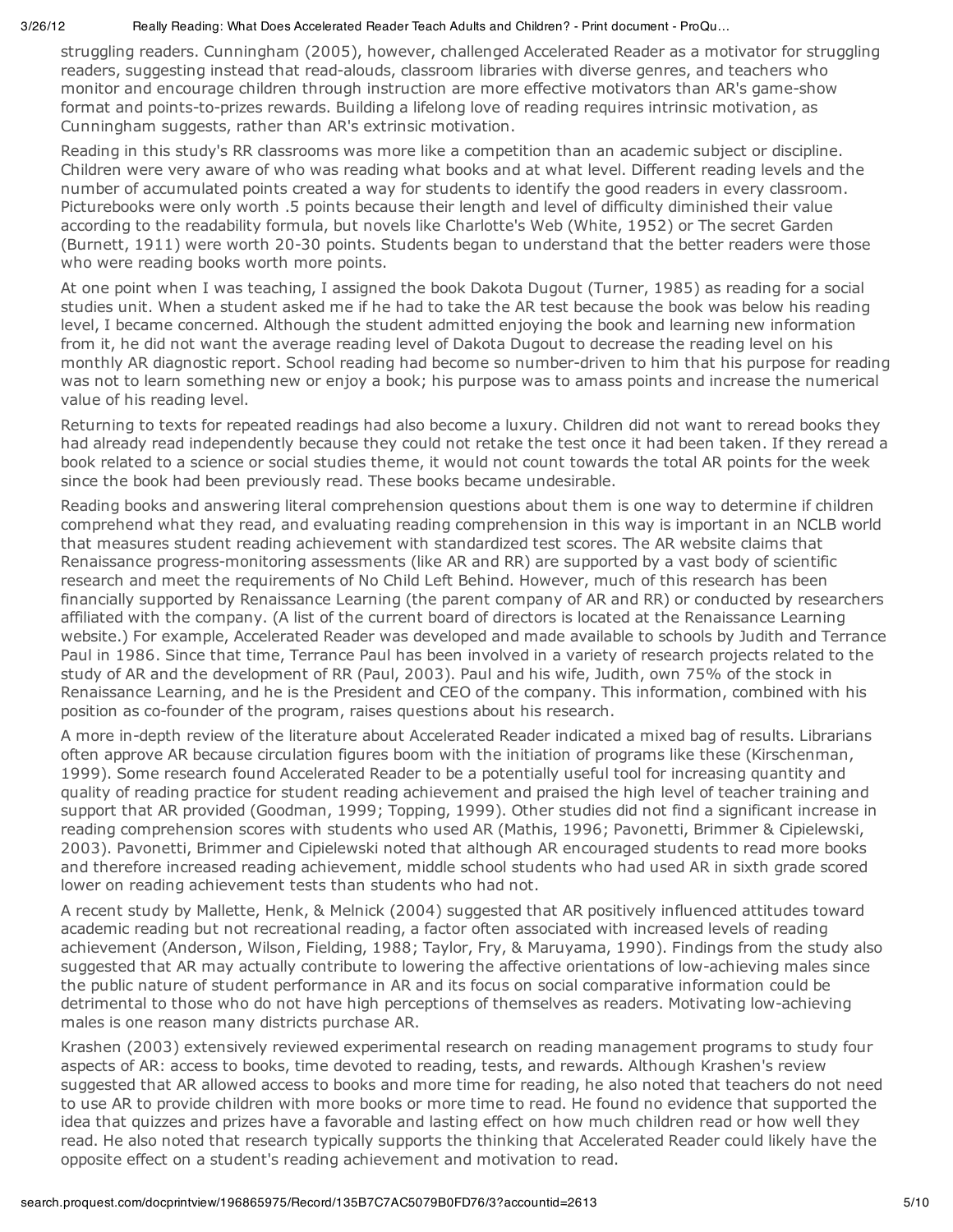#### REVISITING MY FORMER STUDENTS

As my fourth-grade students continued into middle school, I wondered how students like Becky and Kurt interpreted AR once they were a year older. I knew that teachers at their middle school (grades 5-8) had decided to implement RR, and I wanted to see how my students were managing. When I entered the classroom, I found the students engaged in a reflective discussion about themselves as readers while their teacher recorded their words on the board.

- \* It makes you feel good when you can read.
- \* You can feel like you're in a different time and lifestyle.
- \* When you read a lot, you get better at other things, too.
- \* Now I understand words that I never heard before.
- \* I think reading stimulates my mind.

The ease and willingness my former students displayed in talking about themselves as successful readers pleased me, but I also realized many of these students knew me well and were aware of my passion and beliefs about reading. They had spent a year in my classroom, and words I used to talk about reading were now being used by my former students. The likelihood that this talk was meant to please their teacher and me did not lessen my positive impression, but it did encourage triangulation of information in my study.

The attitude surveys distributed to students and their parents (see Figure la & b) provided another look at the language children and parents used to describe Reading Renaissance. I asked children to tell me three important things about Accelerated Reader.

- \* We log-in and log-out and put down the page you started and the page you stopped.
- \* We have reading levels to check out the right books for us.
- \* We have weekly and quarterly goals that we try to meet.
- \* Don't wander around at reading time.
- \* You need to know that reading hast [sic] to be long like an hower [sic].
- \* Makes you feel good after you take a test and it makes you happy for getting a good percentage.
- \* We get our level highered [sic] if we're doing good [sic] and understanding our books.

These responses had a behavioristic and traditional feel, and there was nothing in the survey responses about "feeling good" or "traveling to a different time and lifestyle." Students quantified reading in their descriptions by mentioning reading levels, length of reading time, percentages, and goals related to points. These were not the same qualities of reading that children verbally expressed the day I visited their classroom.

When asked what they knew about AR, parents' responses also mirrored the official language of the program.

\* Children have goals and each book has a number of points. A test is given on each book via the computer.

\* Children are reading books of their own choice, at their own level, and are progressing at their own individual pace. They take computerized tests to check their comprehension.

\* It is a program to challenge young readers to become better readers, at a level they are capable of. They set goals to achieve higher levels.

Specific phrases such as "individual pace," "challenge young readers to become better," and "a level they are capable of are all words related to progress. When parents mention setting goals to achieve higher readings levels, they borrow from discourses often used in business and industry. While I wondered if students and parents felt constrained by the AR book choices or by the concept of reading levels, neither group mentioned these factors. I wondered if parents and students appreciated and valued the 60 minutes of reading time every day, or if they felt students needed more time to respond to literature in a variety of ways. They did not mention this either. Their answers talked about the benefits of the program in numerical terms, but nothing pointed to deeper involvement with books. I realized we were teaching adults and children something other than what we claimed to believe were the intrinsic qualities that build lifelong readers.

#### IMPLICATIONS FOR EDUCATION

Influential teachers matter in the literacy lives of their students (Ruddell, 1995); so do parents. Teachers who advise parents and guardians about ways to help children become lifelong readers create partnerships to strengthen that influence and create even better readers. As long ago as 1978, Rosenblatt discussed the function of the text (or poem) in the reading process. According to Rosenblatt, as the reader focuses on a text, the words (or picture, drama, music) stimulate prior knowledge and experience, but also regulate what is possible or sensible in meaning making (p. 11). The author and reader are both important as meaning is created because the reader transacts with the text as it is read. When another party (such as a teacher or a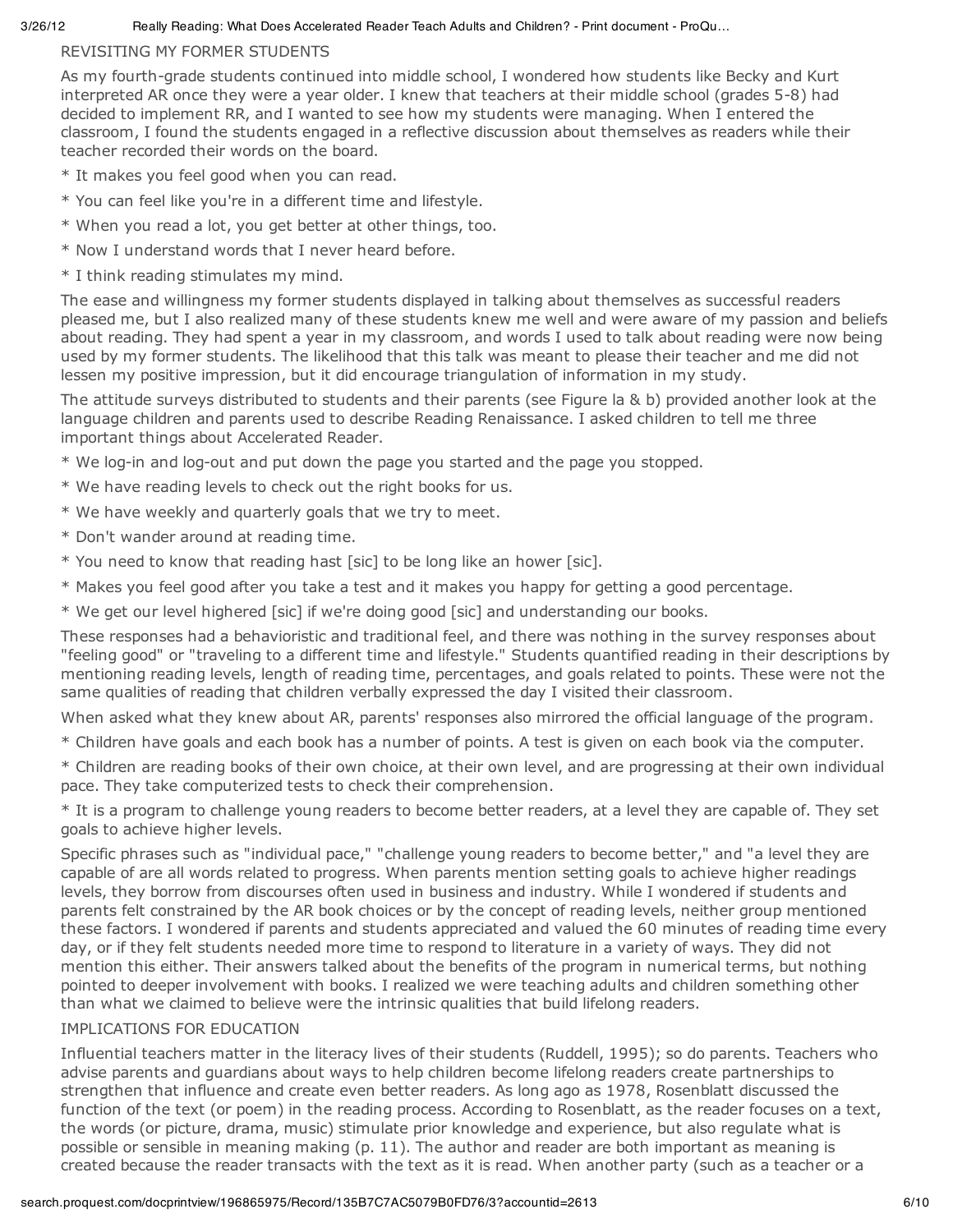company like Accelerated Reader) writes comprehension questions, another meaning maker becomes involved in the reading process, thereby complicating the site of transaction through an increase in prior knowledge and life experience. Meaning making or transaction is compromised by power and is no longer personal for the individual reader when the questionasker regulates what is important about the text. If, as Rosenblatt said, a text is only "a set of black marks on ordered pages or a set of sounds vibrating in the air waiting for a reader to interpret them" (p. 13), then comprehension questions asked by any third party (e.g. teacher, parent, or publisher) are problematic.

Different kinds of literature response are important for deep meaning making (Calkins, 2001; Cullinan & Galda, 2006; Samway & Whang, 1996; Temple, Martinez, Yokota, & Naylor, 2002). Writing about reading, sketching about reading, and dramatizing what was read are just a few of the suggested responses that can help children envision and expand meaning garnered from books (Short, Harste, & Burke, 1996). Question asking is also an important part of that process. Who should be asking the questions, however? Researchers (Whitmore & Crowell, 1994; Harvey & Goudvis, 2000; Simpson, 1996) discovered children were capable of asking questions that led to important critical thinking; empowering children in this way will lead to higher interest in reading (Allington & Johnston, 2002; Cunningham & Allington, 2003). Listening in on student literature discussions gives teachers access to what is important to every student in their classrooms. AR advertised itself as a tool to help teachers "manage individualized reading," and their advertisements asked such questions as, "How could a teacher know whether students comprehended what they read?" Persuasive phrasing such as this carries the implication that teachers are not capable of determining whether or not students understand reading materials. This is quite an assumption, given that methods of reading instruction and assessment are part of every teacher education course, and certified teachers are professionals who use a variety of methods to ascertain a child's comprehension and understanding of reading materials. It demeans the teaching profession to imply that teachers need help with managing student reading. The fact is, teachers must be their own public relations firms in this age of accountability and heavy mandates for reading achievement; share information about your classroom goals, methods of teaching and assessment, and strategies for individualizing instruction with parents and guardians in newsletters and at parent-teacher conferences.

The father and son in the bookstore at the beginning of this article can teach us a lesson about reading instruction if we let them. They helped me remember and reflect on my own past literacy teaching and critically consider how these practices shaped the learning of children. Although teachers are ultimately responsible for encouraging readers to read for many purposes, we must also work hard to make sure we are not sending messages about reading that we do not intend. When schools use reading to quiet children and create silent classrooms, when schools teach children long books are worth more points than short books, and when schools teach children to consume books and regurgitate answers, we are doing parents and students a grave disservice.

Preparing children to be the kinds of readers they will need to be in the 21st century will require a blend of reading done in different situations at home and in school. If we continue to let AR ask the questions, we may very well lose the interest of our students and create literal readers who only want to "get points" and be done with reading. That's not teaching and that's not reading. Let us not forget what we do and what we want for our students.

#### **Sidebar**

Reflecting on past teaching practices helps practitioners clarify actions and engage in praxis.

#### **Sidebar**

Becky and Kurt were learning to consume books quickly and move on.

#### **Sidebar**

Non-AR books remained unmarked and became almost invisible to children who entered the library in search of new books to read, for students had an AR quota to fill and needed an AR book to fill it.

#### **Sidebar**

School reading had become so number-driven to [this student] that his purpose for reading was not to learn something new or enjoy a book.

#### **Sidebar**

Meaning making or transaction is compromised by power and is no longer personal for the individual reader when the question-asker regulates what is important about the text.

#### **References**

References

Allington, R. (2002). Big Brother and the national reading curriculum: How ideology trumped evidence. Portsmouth, NH: Heinemann.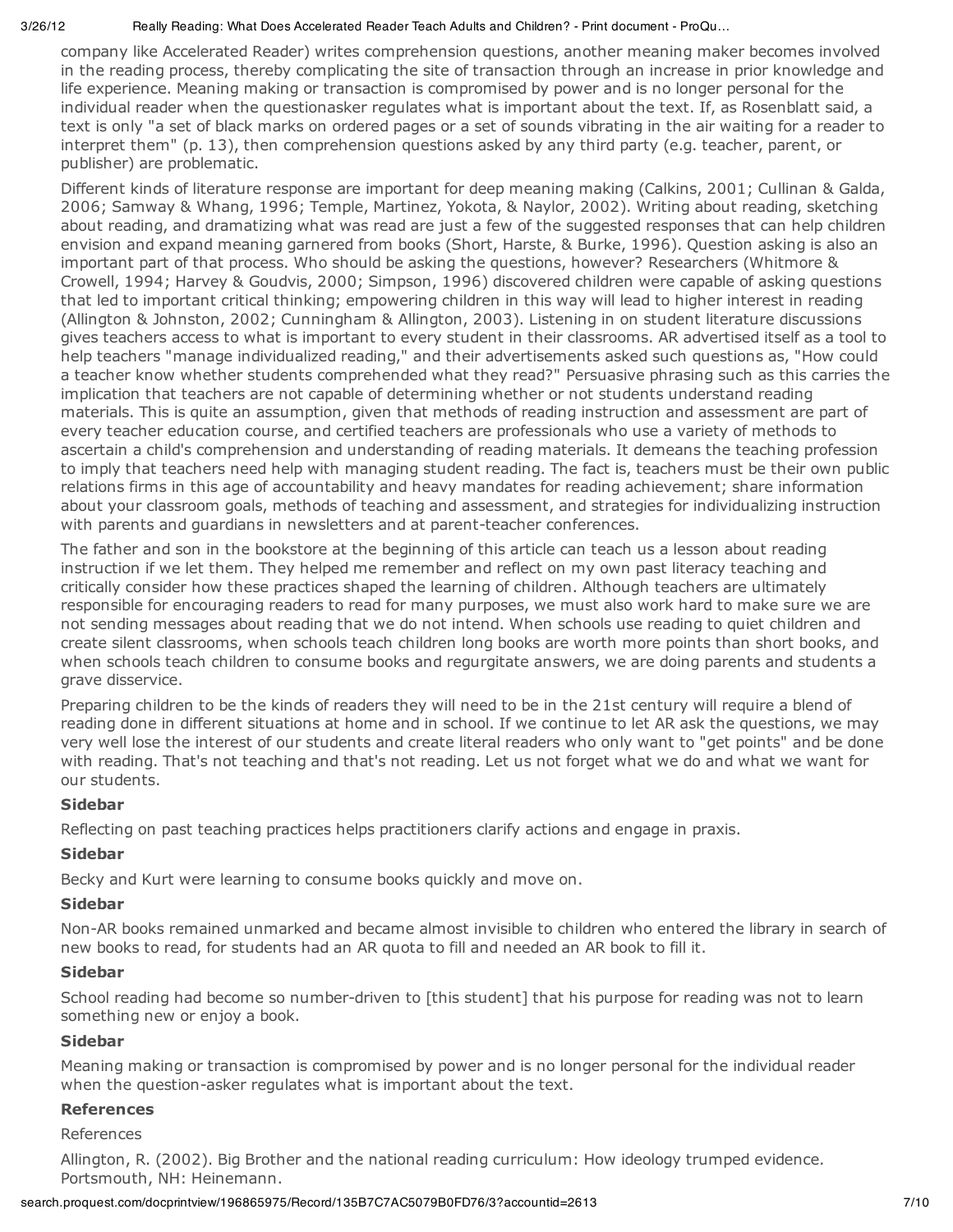Allington, R., & Johnston, P. (2002). Reading to learn: Lessons from exemplary fourth-grade classrooms. New York: Guilford.

Anderson, R. C, Wilson, P. T., & Fielding, L. G. (1988). Growth in reading and how children spend their time outside of school. Reading Research Quarterly, 23, 285-303.

Apple, M. (1991). The culture and commerce of the textbook. In M. Apple & L. Christian-Smith (Eds.), The politics of the textbook (pp. 22-40). New York: Routledge.

Boldt, G. (2001). Failing bodies: Discipline and power in elementary classrooms. Journal of Curriculum Theorizing, 77(4), 91-104.

Calkins, L. (2001). The art of teaching reading. New York: Longman.

Cullinan, B., & Galda, L. (2006). Literature and the child. Minneapolis: Wadsworth.

Cunningham, P. (2005). Struggling readers: "If they don't read much, how they ever gonna get good?" Reading Teacher, 59, 88-90.

Cunningham, P., & Allington, R. (2003). Classrooms that work: They can all read and write! (3rd ed.). Boston: Allyn & Bacon.

Edmondson, J., & Shannon, P. (2002). The will of the people. Reading Teacher, 55, 452-454.

Fairclough, N. (1989). Language and power. London: Longman.

Fielding, L. G., & Pearson, P. D. (1994). Reading comprehension: What works? Educational Leadership, 57(5), 62-68.

Foucault, M. (1978). The history of sexuality: An introduction. New York: Vintage.

Freire, P. (1970). Pedagogy of the oppressed. New York: Continuum.

Gambrell, L., Morrow, L., Neuman, S., Pressley, M. (Eds.). (1999). Best practices in literacy instruction. New York: Guilford.

Gee, J. (1996). Social linguistics and literacies: Ideology in discourses. New York: Routledge.

Gee, J. (1999). An introduction to discourse analysis: Theory and method. New York: Routledge.

Gee. J. P. (2006). An introduction to discourse analysis: Theory and method (2nd ed.). New York: Routledge.

Glesne, C. (1999). Becoming qualitative researchers: An introduction (2nd ed.). New York: Longman.

Goodman, G. (1999). The Reading Renaissance/Accelerated Reader program. Pinal County school-to-work evaluation report. Tucson, AZ: Creative Research Associates, Inc. (ERIC Document Reproduction Service No. ED427 299)

Harvey, S., & Goudvis, A. (2000). Strategies that work: Teaching comprehension to enhance understanding. Portland, ME: Stenhouse.

Irvine, J., & Gal, S., (2000). Language ideology and linguistic differentiation. In Kroskrity (Ed.), Regimes of language: Ideologies, polities, and identities. Santa Fe, NM: School of American Research Press.

Jordan, N. (2005). Basal readers and reading as socialization: What are children learning? Language Arts, 82, 204-213.

Kirschenman, J. W. (1999). Internal point/counterpoint: One school library media specialist's love/hate relationship with Accelerated Reader. School Library Media Activities Monthly, 76(4), 24-26.

Kohn, A. (1996). Punished by rewards: The trouble with gold stars, incentive plans, A's, praise, and other bribes. Boston: Houghton Mifflin.

Krashen, S. (2003). The (lack of) experimental evidence supporting the use of Accelerated Reader. Journal of Children's Literature, 29(2), 9, 16-30.

Mallette, M., Henk, W., & Melnick, S. (2004). The influence of Accelerated Reader on the affective literacy orientations of intermediate grade students. Journal of Literacy Research, 36. 73-84.

Mathis, D. (1996). The effect of the Accelerated Reader program on reading comprehension. La Salle, IL: Stanford Achievement Tests. (ERIC Document Reproduction Service No. 398 555).

Merriam, S. (1998). Qualitative research and case study applications in education. San Francisco: Jossey-Bass.

Paul, T. D. (2003). Guided independent reading: An examination of the reading practice database and the scientific research supporting guided independent reading as implemented in Reading Renaissance. Wisconsin Rapids, WI: Renaissance Learning.

Pavonetti, L., Brimmer, K., & Cipielewski, J. (2003). Accelerated Reader: What are the lasting effects on the reading habits of middle school students exposed to Accelerated Reader in elementary grades? Journal of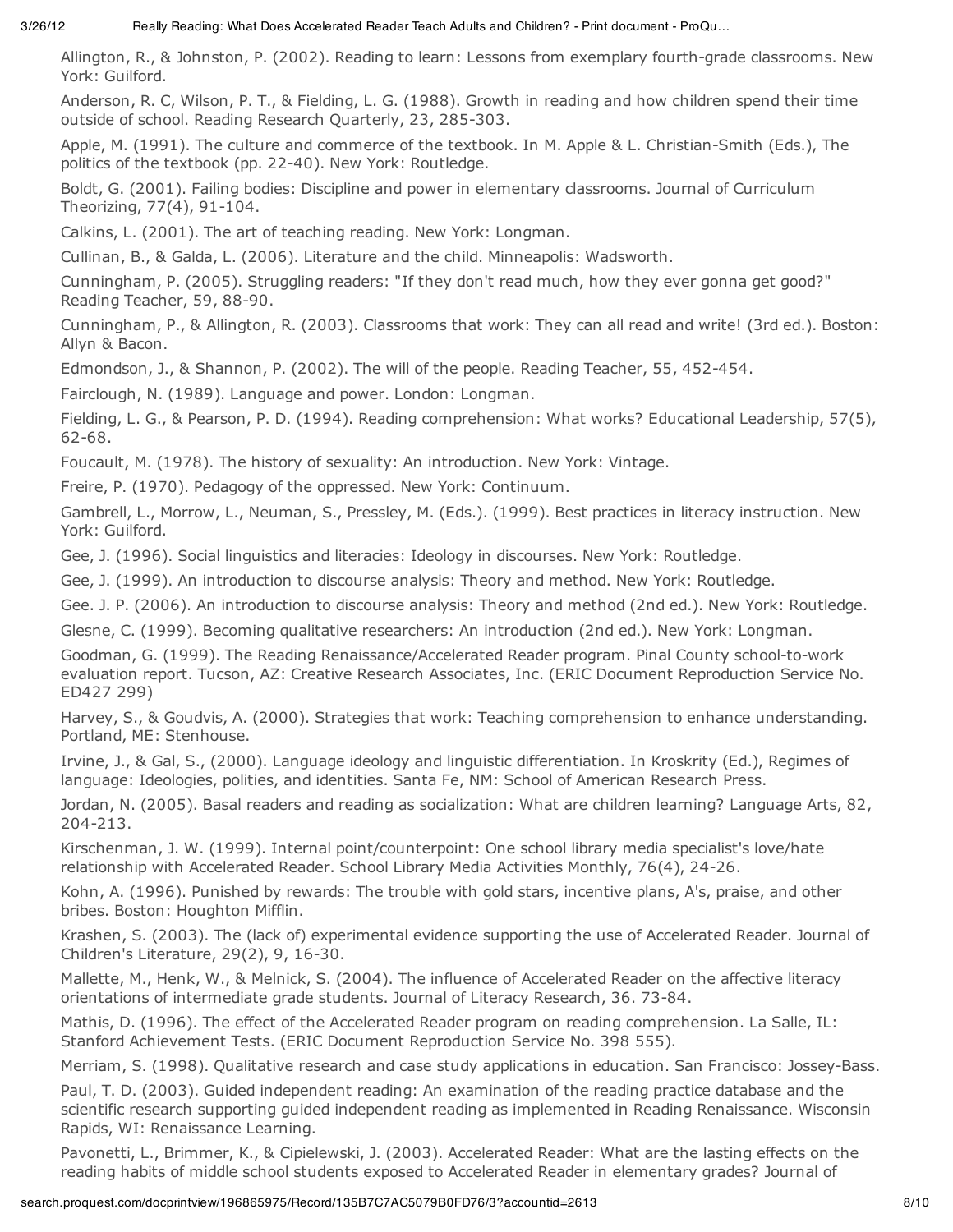Adolescent & Adult Literacy, 46, 300-311.

Pearson, P. D., & Stephens, D. (1994). Learning about literacy: A 30-year journey. In R. B.Ruddell, M. R. Ruddell, & H. Singer (Eds.), Theoretical models and processes of reading, fourth edition (pp. 22-42). Newark, DE: International Reading Association.

Rosenblatt, L. (1978). The reader, the text, and the poem: The transactional theory of the literary work. Carbondale, IL: Southern Illinois University Press.

Ruddell, R. B. (1995). Those influential literacy teachers: Meaning negotiators and motivation builders. The Reading Teacher, 48, 454-463.

Samway, K., & Whang, G. (1996). Literature study circles in a multicultural classroom. York: ME: Stenhouse.

Shannon, P. (1994). The social life of basals. In P. Shannon & K. Goodman (Eds.), Basal readers: A second look (pp. 201-216). New York: Richard C. Owen.

Shannon, P. (2001). Becoming political, too: New readings and writings on the politics of literacy education. Portsmouth, NH: Heinemann.

Short, K., Harste, J., & Burke, C. (1996). Creating classrooms for authors and inquirers. Portsmouth, NH: Heinemann.

Simpson, A. (1996). Critical questions: Whose questions? The Reading Teacher, 50, 118-127.

Smith, F. (2004). Understanding reading. A psycholinguists analysis of reading and learning to read (6 ed.). Mahwah, NJ: Lawrence Ehrlbaum.

Taylor, B. M., Frye, B. J., & Maruyama, G. M. (1990). Time spent reading and reading growth. American Educational Research Journal, 27, 351-362.

Taylor, D. (1998). Beginning to read and the spin doctors of science: The political campaign to change America's mind about how children learn to read. Urbana, IL: NCTE.

Temple, B. M., Martinez, M., Yokota, J., & Naylor, A. (2002). Children's books in children's hands: An introduction to their literature (2nd ed.). Boston, MA: Allyn & Bacon.

Topping, K. (1999). Formative assessment of reading comprehension by computer. Reading Online. Retrieved November 2002, from http://www.readingonline.org/critical/topping/rolarL.html.

Vygotsky, L. (1978). Mind in society: The development of higher psychological processes. Cambridge: Harvard University Press.

Whitmore, K. F., & Crowell, C. (1994). What makes a question good is ... The New Advocate, 7, 45-57. Children's Literature

Burnett, F. H. (1911). The secret garden. New York: HarperCollins.

Taylor, M. (1976). Roll of thunder, hear my cry. New York: Trumpet.

Turner, A. (1985). Dakota dugout. New York: Simon & Schuster.

White, E. B. (1952). Charlotte's web. New York: HarperCollins.

#### **AuthorAffiliation**

Renita Schmidt is assistant professor of Education at Furman University in Greenville, South Carolina.

Copyright National Council of Teachers of English Conference on College Composition and Communication Jan 2008

### Indexing (details)

Subject: Reading programs; Students; Learning; Teaching; Schools; Reading instruction; Professional development; Motivation; Critical thinking; Books